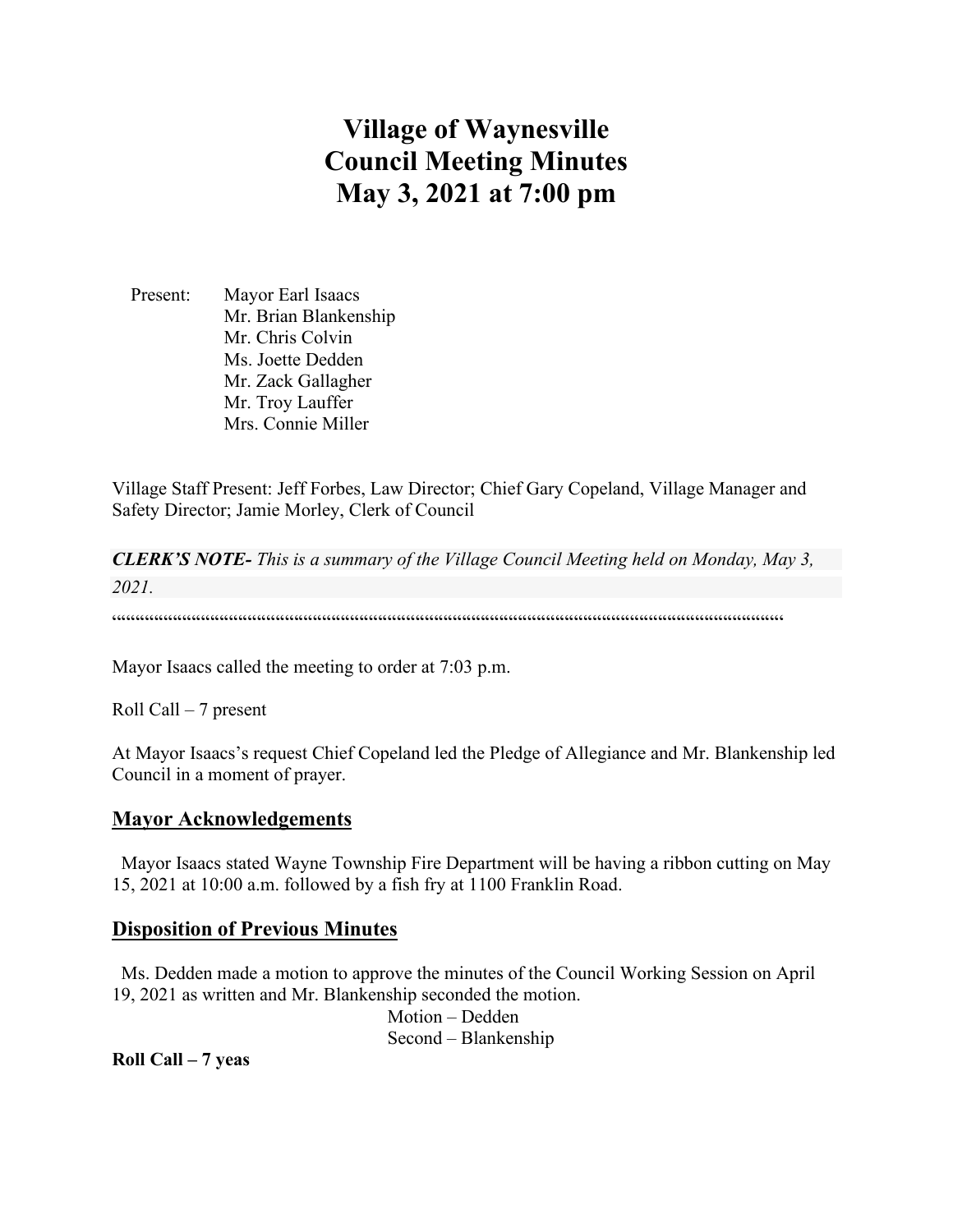Ms. Dedden made a motion to approve the minutes of the 7:00 p.m. Council meeting on April 19, 2021 as written and Mr. Gallagher seconded the motion.

 Motion – Dedden Second – Gallagher

### **Roll Call – 7 yeas**

 $\hspace{1.5em} {\color{blue}{{\color{blue}{{\color{blue}{{\color{blue}{{\color{blue}{{\color{blue}{{\color{blue}{{\color{blue}{{\color{blue}{{\color{blue}{{\color{blue}{{\color{blue}{{\color{blue}{{\color{blue}{{\color{blue}{{\color{blue}{{\color{blue}{{\color{blue}{{\color{blue}{{\color{blue}{{\color{blue}{{\color{blue}{{\color{blue}{{\color{blue}{{\color{blue}{{\color{blue}{{\color{blue}{{\color{blue}{{\color{blue}{{\color{blue}{{\color{blue}{{\color{blue}{{\color{blue}{{\color{blue}{{\color{blue}{{\$ 

# **Public Recognition/Visitor's Comments**

None

""""""""""""""""""""""""""""""""""""""""""""""""""""""""""""""""""""""""

# **Old Business**

None

 $\label{prop:main} \hspace{1.5cm} \hspace{1.5cm} \hspace{1.5cm} \hspace{1.5cm} \hspace{1.5cm} \hspace{1.5cm} \hspace{1.5cm} \hspace{1.5cm} \hspace{1.5cm} \hspace{1.5cm} \hspace{1.5cm} \hspace{1.5cm} \hspace{1.5cm} \hspace{1.5cm} \hspace{1.5cm} \hspace{1.5cm} \hspace{1.5cm} \hspace{1.5cm} \hspace{1.5cm} \hspace{1.5cm} \hspace{1.5cm} \hspace{1.5cm} \hspace{1.5cm} \hspace{1.$ 

# **Reports**

# **Finance**

 The Finance Committee will meet on Thursday May 20, 2021 at 5:00 p.m. at the Government Center.

# **Public Works Report**

 Public Works Committee met this evening to review projects and discussed Well 7 and water infrastructure. The next meeting will be on June 7, 2021 at 6:00 p.m. and the public is encouraged to attend.

# **Special Committee Report**

 Special Committee of Council appointed to research short term rentals will meet Wednesday, May 5, 2021 at 6:00 p.m.

# **Village Manager Report**

- Mike Copeland of Ohio Rural Water has trained water department on using the GIS water mapping system. Staff has begun the project.
- Ashlee Fencing has begun fencing in the maintenance barn and wellfield.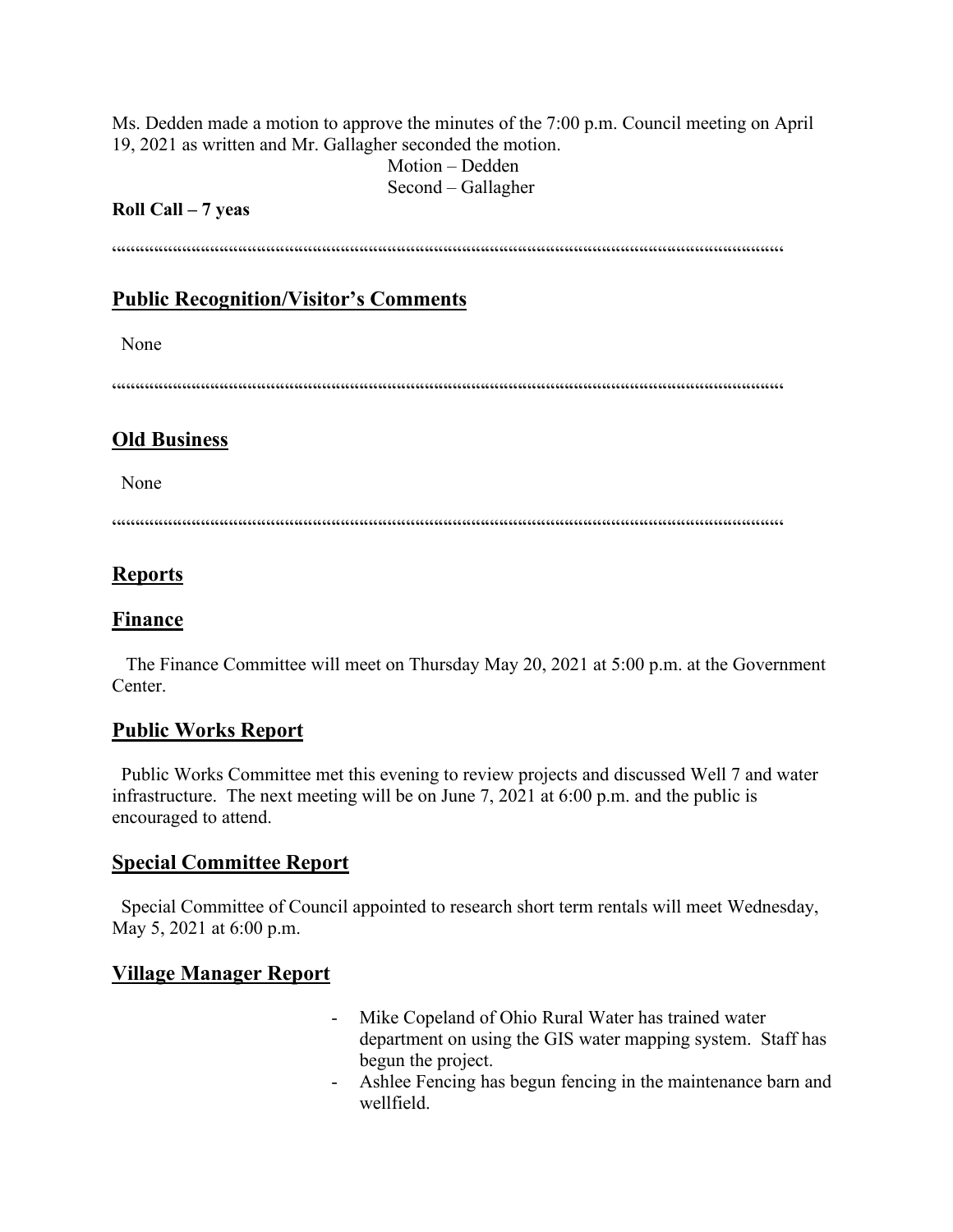- Greg and Brian turned in scrap metal for a total of \$120.50.
- SmithCorp has been completing restoration and paving the streets of Phase III.
- The Street Department helped with the Recycle Rally, which was a success.
- The meeting with Legend Web Works for the new web site has been rescheduled for May 12.
- Researching options to repair Well 7. Plan to contact Wessler Engineering to come up with a plan to tackle present issues and look at future growth.
- Received a quote from ePanel Plus to fix up the storage buildings behind the water distribution station. It includes a matching metal roof, painting, and replacement of garage doors. The quote was about 25K, 30K has been appropriated. If Council agrees, will plan to present an ordinance at the next Council meeting.
- ePanel Plus completing small details on water distribution station. DP&L still needs to run a wire to the storage units. The Street Department is putting up guard rails to keep trucks going off the edge.

# **Police Report**

- 141 lbs. of prescription pills and powders were collected from the Drug Take Back event on Saturday and the boxes in the lobby and pharmacy. Everything has been turned over to the DEA.
- Signs have been ordered to be placed along Main Street that prohibits skateboards, bikes, scooters, and roller blades on the sidewalk.

Mr. Colvin asked Chief Copeland if he is aware of any issues with the name switch from DP&L to AES. Chief Copeland responded that he is not aware of any.

Mr. Colvin asked if there would be additional enforcement for the new signs being placed along Main Street to discourage skateboarding on the sidewalks. It was explained that the usual process is to give first time offenders a warning. Next would be to confiscate the skateboard and ask the parents to come to the police station to get the skateboard back. The third violation would result in a citation. This process has seemed to be working as most individuals carry their skateboards when downtown.

Mr. Lauffer asked what the purpose of the storage garages where on South Main Street. Chief Copeland explained that the street department stored barrels and barricades and the water department stored water parts. This location is ideal to store barricades as it is centrally located to deliver these for street closures.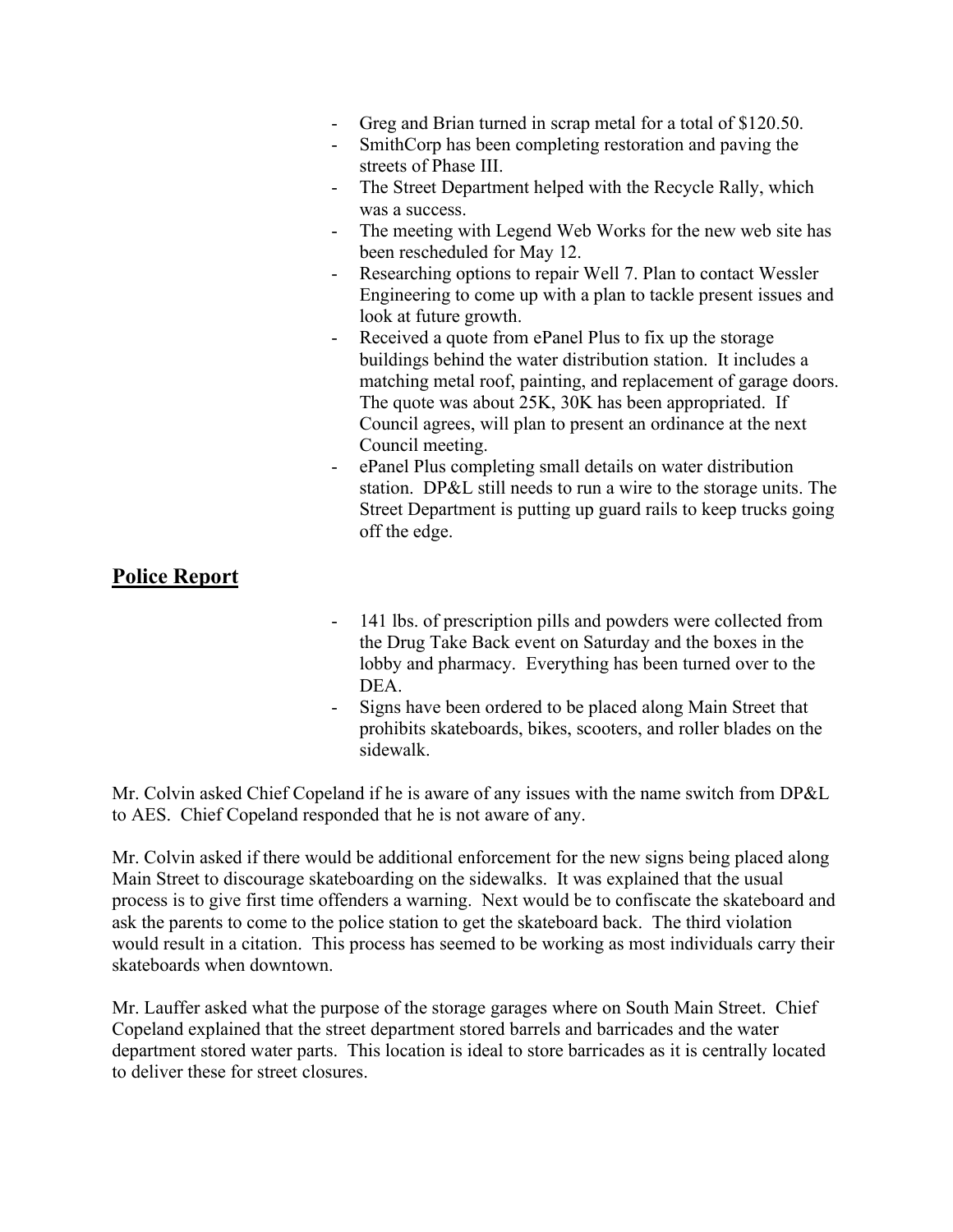# **Financial Director Report**

None

# **Law Report**

None

 Mr. Colvin asked when the new law allowing Ohio State Legislature to override health mandates would take effect. Mr. Forbes explained that the law does not go into effect until the summer. It would allow state legislature the ability to repeal any Governor's declaration of emergency or State Department of Health issued mandates after 30 days. Mr. Forbes explained that laws passed at a state level take 90 days before going into effect.

### **New Business**

### **Legislation**

### **First Reading of Ordinances and Resolutions**

### **Ordinance 2021-017**

Amending the Rules of Council

Ms. Dedden made a motion to have the first reading of Ordinance 2021-017 and Mrs. Miller seconded the motion.

> Motion – Dedden Second – Miller

Mr. Colvin asked for assurance that Rule XIII to waive the rules and does not have a time limit. Mr. Forbes explained that the Rules of Council is a Council decision and if there is a rule that Council would like to change on a long-term basis, Council should just change the Rules of Council to reflect this change. He further cautioned Council that a rule cannot be waived if it goes against the ORC or the Charter. The Charter and ORC supersedes the Rules of Council.

**Roll Call – 7 yeas**

### **Second Reading of Ordinances and Resolutions**

None

### **Tabled Ordinances and Resolutions**

**Ordinance No. 2021-015**